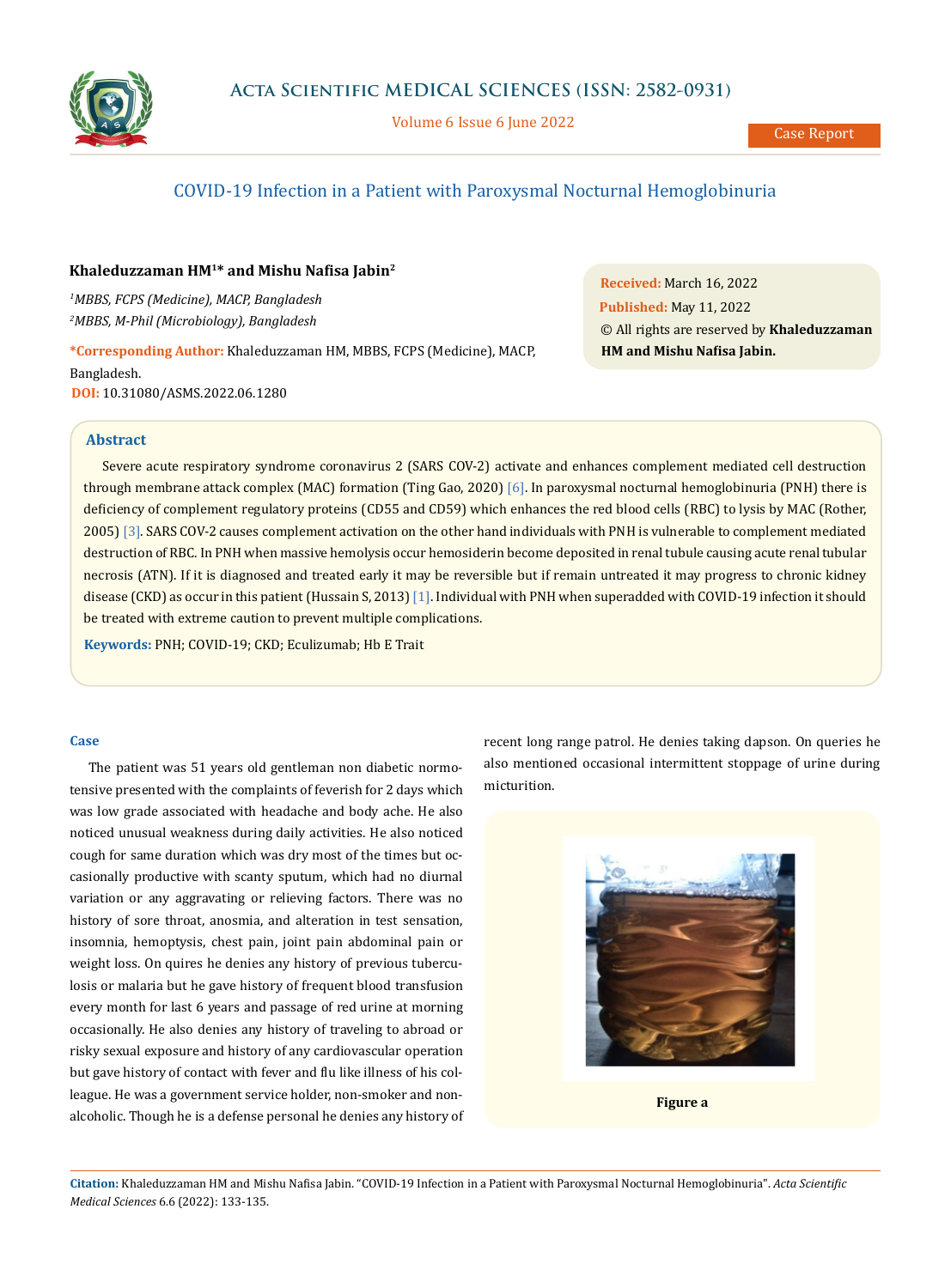On examination he was found moderately icteric, his body temperature was  $100^{\circ}$ F, SPO $_2$  was 97%. There was no organomegaly or lymphadenopathy. He was severely anemic and no evidence of superficial bleeding on skin. His hydration status was normal, no evidence of pitting edema, pulse 110 bpm, BP-100/70 mmHg, respiratory rate-20/min, GCS-15/15. Abdomen examination remained normal with normal digital rectal examination.

Investigations were revealed: Hb-5.6 gm/dl platelets-75000/ mm3 , ESR 65mm in first hour ,WBC-5500/mm<sup>3</sup> , on PBF-normochromic normocytic anemia, no atypical cell, reticulocyte-11.9, urine for routine examination- RBC-Nil, pus cell-2-3/HPF, epithelial cell- 3-4/HPF, hemoglobin-+++, comb test negative, osmotic fragility test normal, bone marrow-erythroid hyperplasia, chest X-ray- bilateral pneumonitis, HBsAg negative ,anti HCV- negative, echocardiogram-normal, serum bilirubin-3.8 mg/dl, ALT-31 mg/ dl, alkaline phosphatase-210mg/dl, serum calcium-8.0 mg/dl TSH -2.7 blood group-B positive, serum vit-B12 assay normal, stool for OBT -normal, LDH-5200, uric acid-7.9, serum creatinine- 3.0 mg/ dl six months before which was 2.1 mg/dl, electrolyte-Na/K/Cl-137/4.0/98 mmol/L, D-Dimer-1.31, blood group and Rh typing-B+ve, , Hb electrophoresis- Hb-E trait, USG KUB- enlarged prostate with reduced cortico-medullary differentiation, throat swab for RT-PCR- positive, Blood for malaria not found, serum PSA-normal, PNH disease panel reviled-reduced expression of CD59 and CD55 on neutrophil and RBC. He was diagnosed as a case of 1. COVID - 19 pneumonia, 2. Paroxysmal Nocturnal Hemoglobinuria, 3. Hb-E trait, 4. Chronic Kidney Disease stage 3A, 5. Benign enlargement of prostate. Following treatment was given-Inj remdisivir, Inj enoxaparin followed by rivaroxaban 10 mg daily, 05 unit of packed red cell was transfused, folic acid 5mg once daily and tamsulosin 0.4 mg daily was give. Now he is waiting for eculizumab therapy.

#### **Discussion**

Severe acute respiratory syndrome coronavirus 2 (SARS COV-2) is an ongoing pandemic, still a lot to know regarding it. There are several known infections like malaria, HIV, mycoplasma, syphilis, EBV, clostridium perfringens that cause hemolysis but regarding SARS COV-2 is yet to be established. SARS COV-2 binds to MASP-2 the key serine protease of lectin pathway of complement activation. Thus it activate complement system and enhances complement mediated cell destruction through membrane attack complex formation (MAC) (Ting Gao, 2020) [6] in Paroxysmal Nocturnal Hemoglobulinemia (PNH) there is a deficient in glycosylphosphatidylinositol (GPI) anchor proteins on red blood cell membrane. Two

of these proteins, CD55 and CD59, are complement regulatory proteins (Staurt H Ralston, 2018, p. 950) [4]. CD55 inhibits C3 convertases and CD59 blocks formation of the membrane attack complex (MAC) by inhibiting incorporation of C9 into the MAC. The loss of complement regulatory proteins (CD55 and CD59) in PNH enhances the red blood cells (RBC) vulnerable to hemolysis (Rother, 2005) [3]. SARS COV-2 causes complement activation on the other hand individuals with PNH is vulnerable to complement mediated lysis of RBC. So it may be a devastating condition when individual with PNH become infected with SARS COV-2.



PNH is associated with thrombosis at unusual sites such as liver and abdomen; it is also associated with aplastic Anemia and myelodysplastic syndrome (Staurt H Ralston, 2018, p. 950) [4]. When intra-vascular hemolysis occurs free hemoglobin released into plasma and it binds with α2 Globulin produced in liver (Haptoglobin). It also produces met hemoglobin and haemopexin. After saturating all the protecting mechanism hemoglobin appears in urine which is called hemoglobinuria. Renal tubular cell store free hem as hemosiderin, when it sloughed out and shaded with urine it is called haemosiderinuria which is hall mark of intra vascular hemolysis (Staurt H Ralston, 2018, p. 947) [4].

Structural or functional abnormalities of kidney persistent for more than three months are called chronic kidney disease (CKD). Renal involvement in paroxysmal nocturnal Hemoglobulinemia is not usual but reversible acute kidney injury may occur in PNH. In PNH when massive hemolysis occur hemosiderin become deposited in renal tubule causing acute renal tubular necrosis (ATN). If it is diagnosed and treated early it may be reversible but if re-

**Citation:** Khaleduzzaman HM and Mishu Nafisa Jabin*.* "COVID-19 Infection in a Patient with Paroxysmal Nocturnal Hemoglobinuria". *Acta Scientific Medical Sciences* 6.6 (2022): 133-135.

134